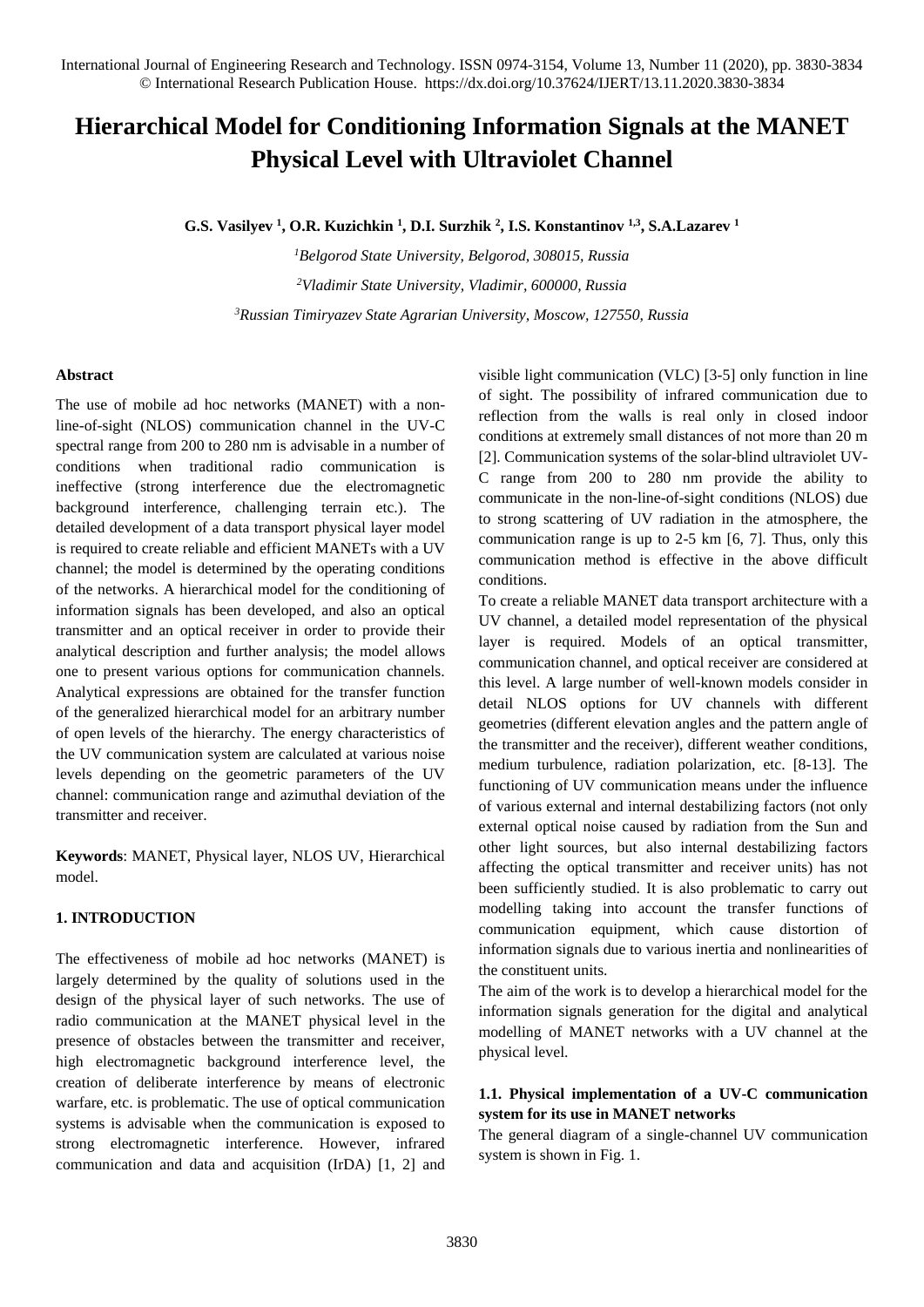

**Fig. 1:** General diagram of a single-channel UV communication system

UV lasers, single LEDs or LED arrays are used as optical emitters in UV communication systems. It is advisable to use a photomultiplier tube (PMT) as a optical receiver, because it is more sensitive than photodiodes. Considering the fragility of conventional PMTs, it is advisable to consider the choice of ruggedized PMTs for use in on-board mobile transport nodes [14, 15]. A solar-blind absorption type filter with suppression of the visible range in more than 12 orders of magnitude is required at the output of the photomultiplier to effectively suppress solar radiation [16]. A transimpedance amplifier is used to amplify the optical receiver current [17]. The automatic gain control system with a large adjustment depth (up to 100 dB or more) as part of the receiver amplifier is necessary for receiving a signal with different levels, because attenuation in the NLOS UV channel varies from 60 dB to 160 dB or more, depending on the communication range of 1 m ... 4 km and other conditions [7]. The NLOS UV communication system must register single photons, so the analogue PMT mode is not applicable, and we need to use an analogue-to-digital converter (ADC) and a photon counter.

#### **1.2. The hierarchical model for the MANET information signal conditioning with ultraviolet channel**

The hierarchical model for the generation of information signals should allow the presentation of various options for communication channels and channel-forming equipment, to provide their analytical description and further analysis. The generalized model should provide the representation of UV communication channels between mobile nodes, taking into account the effects of attenuation, symbol-to-symbol interference, and multipath propagation of signals. In addition, the model should allow the study of network equipment circuits with linear and nonlinear signal conversion; circuits with feed-forward regulation (FFR), feedback regulation (FBR) and combined regulation; circuits with multi-channel signal conditioning and processing, as well as with cross-links between channels.

The generalized circuit of a transformer of signals (TS) (Fig. 1) contains similar SCs, a control unit (CU), control paths (CPs) and a weight distributor (WD). The generalized conditioner includes two control circuits: for disturbance compensation – feed-forward regulation (FFR), and for proportional or error-closing compensation - feedback regulation (FBR).

Each control path includes a detector and filter connected in series. As a detector, the conditioner model can contain various types of demodulators depending on the type of modulation used at the physical level: on-off keying (OOK), or pulse-position modulation (PPM); in addition, digital pulse interval modulation (DPIM and dual-head DPIM, DH-DPIM), which do not require external synchronization of the transmitter and receiver [18-23] could be used. The units are designated as  $SC^{x1}_{x2}$ , where x1 is the level number, x2 is the unit number. The symbols U represent external main input and output signals, u symbols are for auxiliary signals. The upper and lower indices of the signals are designated as  $U^{y_1}{}_{y_2y_3}$ , where y1 is the level number, y2 is the number of the unit to which the signal belongs; y3 is the signal identifier. The identifier y3 can take the following alphabetic and numerical designations: 1 - input signal of the unit, 2 - output, y - control signal CU, f – CPs of FFR circuit, b - CPs of FBR circuit.

The TS scheme can be expanded like a television raster by "lines" (expansion by levels) and by "frame". Fig. 1a and 1b show the second and  $\alpha$  ( $\alpha \ge 1$ ) levels of TS expansion, respectively. Each expansion of the next level is carried out by expanding the contracted TS contained at the previous level. The level  $\alpha = 0$  corresponds to an unexpanded and contracted TS.

Denote the transfer functions of the units:  $TS \rightarrow \Pi$ ,  $CU \rightarrow K$ , WD  $\rightarrow$ *n*, CP $\rightarrow$ *W*. Function indices are fully consistent with the indices of their units. In accordance with Fig. 1, the transfer functions of the TS look like: level 0  $Q^0 = \Pi^0$  – contracted TS; level 1  $Q^1 = \Pi^1{}_1 K^1{}_1 \Pi^1{}_2$ ; level 2  $Q^2 = \Pi^2{}_1 K^2{}_1 \Pi^2{}_2$  $K^1_1 \Pi^2_3 K^2_2 \Pi^2_4$ , etc. For the level *α*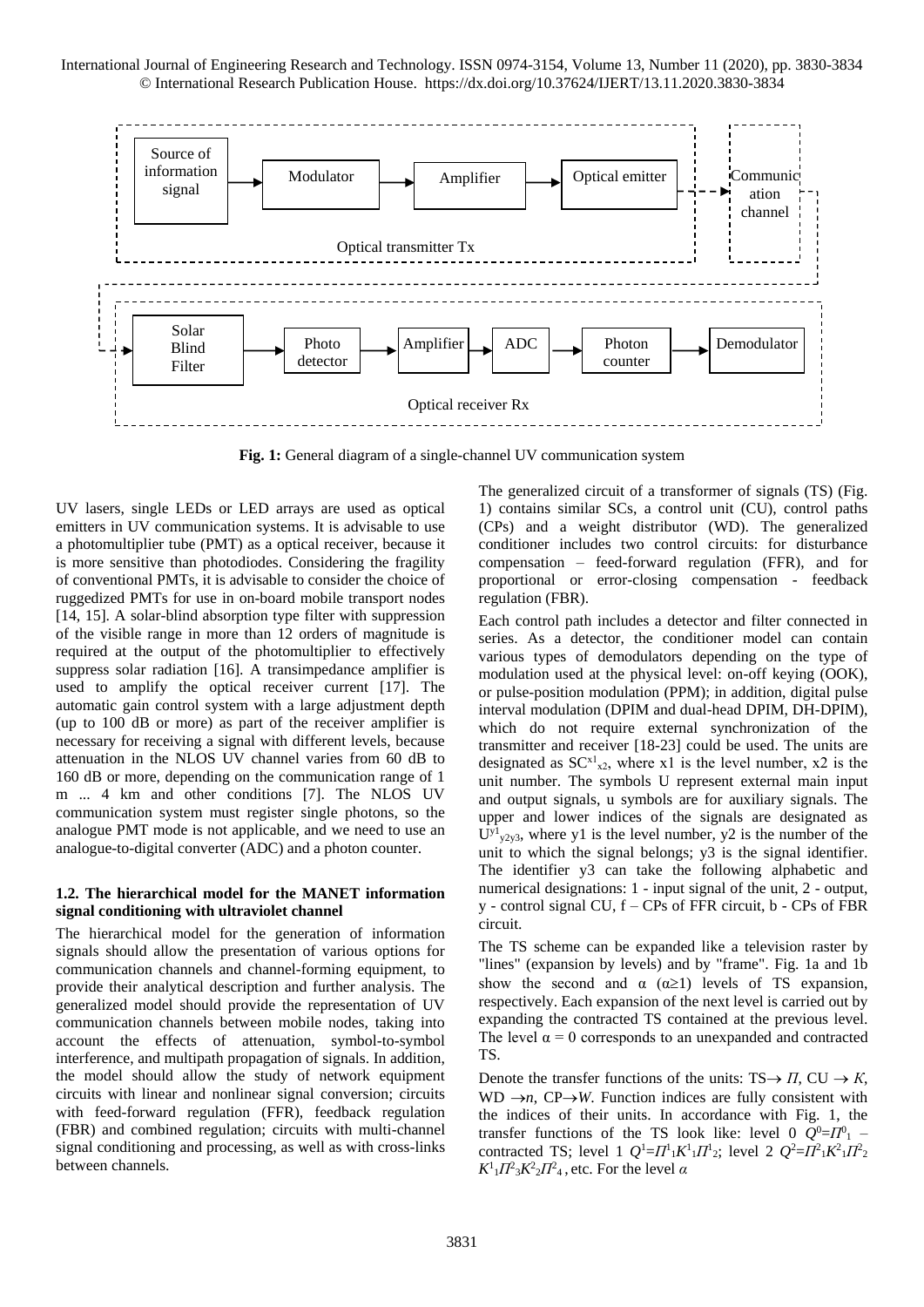International Journal of Engineering Research and Technology. ISSN 0974-3154, Volume 13, Number 11 (2020), pp. 3830-3834 © International Research Publication House. https://dx.doi.org/10.37624/IJERT/13.11.2020.3830-3834

$$
Q^{\alpha} = \Pi_{\beta}^{\alpha - 1} = \Pi_{2\beta - 1}^{\alpha} \mathbf{K}_{\beta}^{\alpha} \Pi_{2\beta}^{\alpha}.
$$
 (1)



**Fig. 2:** Hierarchical model for generating information signals

Taking into account the transfer functions. WD and CP for the current number of the expanded layer

$$
\Pi_{\beta}^{\alpha-1} = U_{\beta}^{\alpha-1} \left( U_{\beta}^{\alpha-1} \right) = \Pi_{2\beta}^{\alpha} \left( \Pi_{2\beta-1}^{\alpha} - f_{\beta}^{\alpha} K_{\beta}^{\alpha} \right) / \left( 1 + \Pi_{2\beta}^{\alpha} f_{\beta}^{\alpha} K_{\beta}^{\alpha} \right), (2)
$$

Where  $f^{\alpha}{}_{\beta\epsilon} = n^{\alpha}{}_{\beta\epsilon} W^{\alpha}{}_{2\beta}{}_{1}$ ,  $f^{\alpha}{}_{\beta\mu} = n^{\alpha}{}_{\beta\mu} W^{\alpha}{}_{2\beta}$ , - transfer functions of the FFR and FBR circuits, respectively,  $K^{\alpha}{}_{\beta}$  is the transfer function of the control unit (for the signal  $u^{\alpha}{}_{\beta y}$ ).

Equating the right-hand sides of (1) and (2), we obtain the transfer function for the CU

$$
\mathbf{K}_{\beta}^{\alpha} = \left( \Pi_{2\beta-1}^{\alpha} - \mathbf{f}_{\beta}^{\alpha} \mathbf{K}_{\beta}^{\alpha} \right) / \left( \Pi_{2\beta-1}^{\alpha} (1 + \Pi_{2\beta}^{\alpha} \mathbf{f}_{\beta}^{\alpha} \mathbf{K}_{\beta}^{\alpha} \mathbf{y}) \right)
$$
 (3)

In the absence of feed-forward and feedback links, the expression (3) is simplified:  $\Pi^{\alpha}$ - $\Pi^{\alpha}$ <sub>2</sub> $\beta$  $\Pi^{\alpha}$ <sub>2</sub> $\beta$ <sub>1</sub>.

The proposed approach makes it possible to reduce the models of a specific channel or data transmission device in the MANET network to setting the transfer characteristics in the corresponding element of the "frame" of the generalized hierarchical model.

#### **1.3. Modelling the energy characteristics of the NLOS UV communication system based on a hierarchical signal conditioning model**

The energy characteristics of the on-of keying modulation with non-return to zero (NRZ-OOK) are given by [24]:

$$
BER_{NRZ-OOK}(SNR) = \frac{1}{2}\text{erfc}\left(\frac{1}{2\sqrt{2}}\sqrt{SNR}\right). \tag{1}
$$

The signal-to-noise ratio (SNR) of the UV channel is defined

as the ratio of the number of detected signal photons Nd to the number of noise photons *Nn*:

$$
SNR = N_d / N_n, \t\t(2)
$$

Where  $N_d = \eta_f \eta_r N_r = \eta_f \eta_r N_r / Loss = \eta_f \eta_r P_r \lambda / (hcR \cdot Loss)$ .

Here,  $P_T$  is the transmitter radiation power,  $\eta_f$  is the transmission coefficient of the sun-blind filter,  $\eta_r$  is the quantum efficiency of the detector (receiver),  $\eta_r$  is the number of received photons, λ is the radiation wavelength, *Loss* is the channel loss, *R* is the bitrate,  $h = 6.626 \cdot 10\frac{34 \text{ J} \cdot \text{s}}{s}$  is Planck's constant,  $c = 3 \cdot 10^8$  m / s is the speed of light in vacuum. The measurement results showed that in the worst case, when the optical receiver is directed towards the sun in clear weather, the detection frequency of noise photons is about 15000 Hz (when using a high-quality solar-blind filter and a photomultiplier tube with an aperture of 1.92 cm2) [25]. Typical frequencies for detecting noise photons at low, medium and high noise levels are around 1000; 5000; 15000 Hz, respectively [25].

When moving the MANET network nodes or changing the characteristics of the UV channel, an adaptive change in the transmitter power is necessary depending on specific conditions. According to (2), the radiation power sufficient to achieve a given SNR value is determined by the expression:

$$
P_T(r,\theta_1,\theta_2,\psi_1,\psi_2) = \frac{SNR \cdot N_n \cdot hcR \cdot Loss(r,\theta_1,\theta_2,\psi_1,\psi_2)}{\eta_f \eta_r \lambda}.
$$
 (3)

The energy characteristics of the UV communication system calculated by expression (3) are shown in Fig. 2. Modelling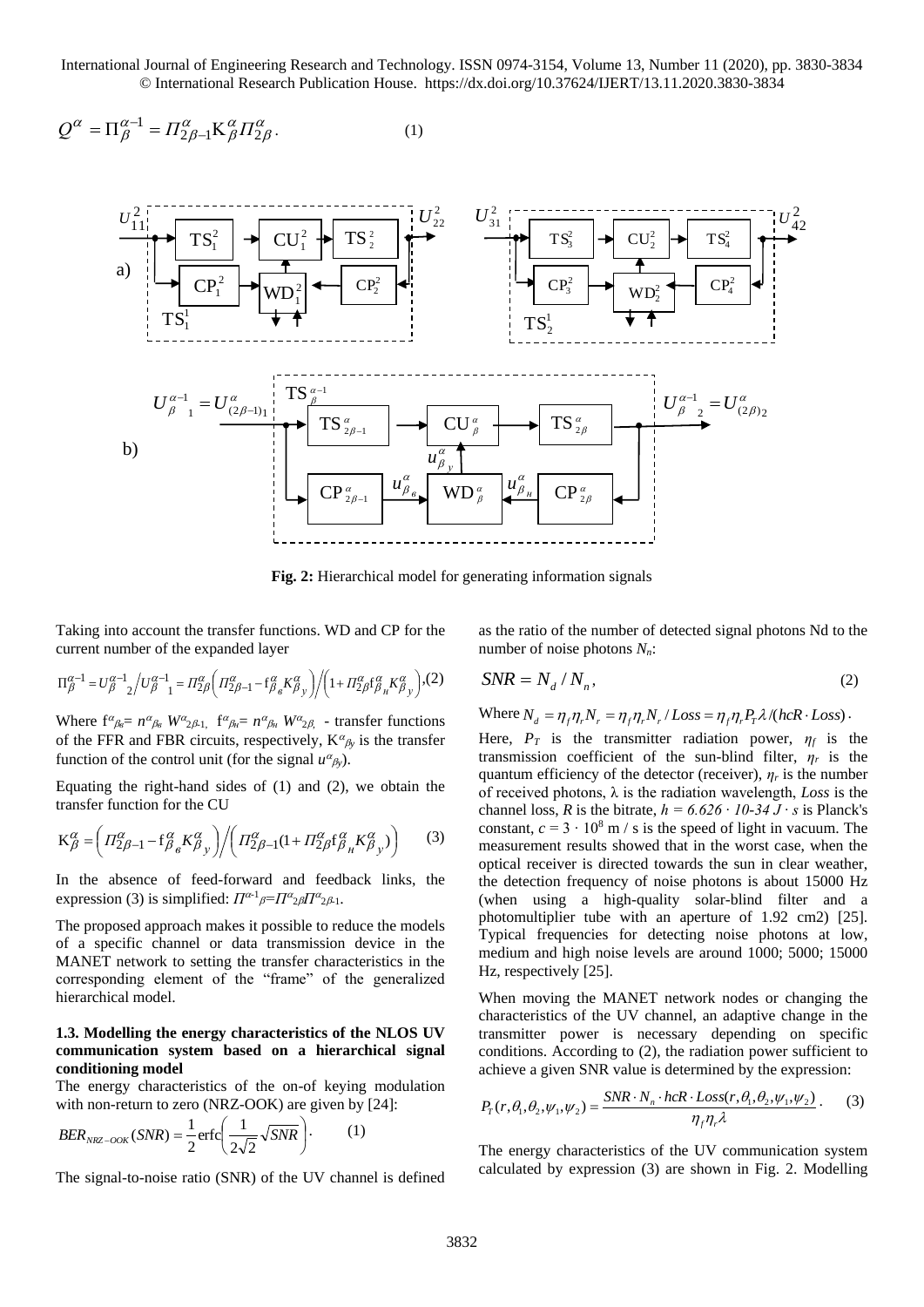International Journal of Engineering Research and Technology. ISSN 0974-3154, Volume 13, Number 11 (2020), pp. 3830-3834 © International Research Publication House. https://dx.doi.org/10.37624/IJERT/13.11.2020.3830-3834

the values of losses in the UV channel is based on the Monte Carlo method. The following UV channel parameters were adopted: communication range  $r = 100$  m, elevation angles of the transmitter and receiver  $\theta$ 1 = 30° and  $\theta$ 2 = 30°, widths of radiation patterns of the transmitter and receiver  $\varphi_1 = 10^{\circ}$  and  $\varphi_2 = 30^\circ$ , radiation wavelength  $\lambda = 260$  nm, scattering and absorption coefficients for clear weather, receiver aperture area  $Ar = 1.92$  cm<sup>2</sup>). Also the values of  $SNR = 10$  dB,  $R = 100$ kbit / s are accepted.



**Fig. 3:** Energy characteristics of the UV communication system at different noise levels: a) depending on the range r; b) depending on the azimuthal deviation  $\Delta \psi = |\psi_1| + |\psi_2|$ 

The maximum power of UV-C LEDs is 130 mW (SMD 6060 UVC LED High-Power) versus 1 W for UV-C lasers. To increase the radiation power, it is advisable to use LED arrays with an emitted power of up to 2 W (FLS 6060 UVC SMD LED 5x5 Array). According to fig. 2a, at  $P_{\text{Tmax}} = 2$  W and the selected characteristics of the channel and transmission mode, the limiting range is 1250 m, 1720 m, and 2490 m at high, medium, and low noise levels, respectively. According to fig. 2b, at  $P_{\text{Tmax}} = 2$  W, communication at a distance of  $r = 100$  m is ensured with an azimuthal deviation of not more than 30°, 34°, and 38° at high, medium, and low noise levels, respectively. The studies carried out make it possible to determine the energy characteristics of the UV communication system under various operating conditions (when changing the state of the channel, transmission mode, rotations or movements of communication nodes).

### **2. CONCLUSION**

A hierarchical model for the conditioning of information signals MANET with an NLOS UV channel has been developed; it allows one to present various options for communication channels. An optical transmitter and an optical receiver have been also developed to provide their analytical description and further analysis. Analytical expressions are obtained for the transfer function of the generalized hierarchical model for an arbitrary number of open levels of the hierarchy. On the basis of the proposed hierarchical signal conditioning model, the energy characteristics of the UV communication system are calculated at various noise levels depending on the geometric parameters of the UV channel: communication range and azimuthal deviation of the transmitter and the receiver.

#### **ACKNOWLEDGMENTS**

This work was supported by the Ministry of Science and Higher Education of the Russian Federation under Grant RFMEFI57518X0175 "Development of digital communication modules of mobile devices operating on the basis of UV data channels for establishing special purpose wireless ad-hoc networks".

#### **REFERENCES**

- [1] Al-Nassar, Suha & Hatem, Haraa & Shehab, Jinan. (2018). Design and Implementation of Infrared (IR) Communication System. 29-33. 10.26367/DJES/VOL.11/NO.3/5.
- [2] Arvin, Farshad & Samsudin, Khairulmizam & Ramli, Abdul. (2009). A Short-Range Infrared Communication for Swarm Mobile Robots. Signal Processing Systems, International Conference on. 454-458. 10.1109/ICSPS.2009.88.
- [3] Ndjiongue, Alain Richard & Ferreira, Hendrik & Ngatched, Telex. (2015). Visible Light Communications (VLC) Technology. Wiley Encyclopedia of Electrical and Electronics Engineering. 1-15. 10.1002/047134608X.W8267.
- [4] Giustiniano, Domenico; Tippenhauer, Nils Ole; Mangold, Stefan (2012). "Low-complexity Visible Light Networking with LED-to-LED communication". 2012 IFIP Wireless Days. pp. 1–8. doi:10.1109/WD.2012.6402861. ISBN 978-1-4673- 4404-3.
- [5] IEEE [802.15 WPAN Task Group 7](http://www.ieee802.org/15/pub/TG7.html) (TG7) Visible Light Communication
- [6] Xu Z. and Sadler B. Ultraviolet communications: potential and state-of-the-art IEEE Commun. Mag.4667–73, 2009.
- [7] Chen G, Liao L, Li Z, et al. Experimental and simulated evaluation of long distance NLOS UV communication[C]//Communication Systems, Networks & Digital Signal Processing (CSND-SP), 2014 9th International Symposium on. IEEE, 2014: 904-909.
- [8] Ding H, Chen G, Majumdar A K, et al. Modeling of non-line-of-sight ultraviolet scattering chan-nels for communication[J]. Selected Areas in Communications, IEEE Journal on, 2009, 27(9): 1535-1544
- [9] Han D, Liu Y, Zhang K, et al. Theoretical and experimental research on diversity reception technology in NLOS UV communication system[J]. Optics express, 2012, 20(14): 15833-15842.
- [10] Ding H, Chen G, Majumdar A K, et al. Turbulence modeling for non-line-of-sight ultravi-olet scattering channels[C]//SPIE. 2011, 8038: 80380J.
- [11] Konstantinov I.S., Vasilyev G.S., Kuzichkin O.R., Surzhik D.I., Lazarev S.A.. Numerical and Analytical